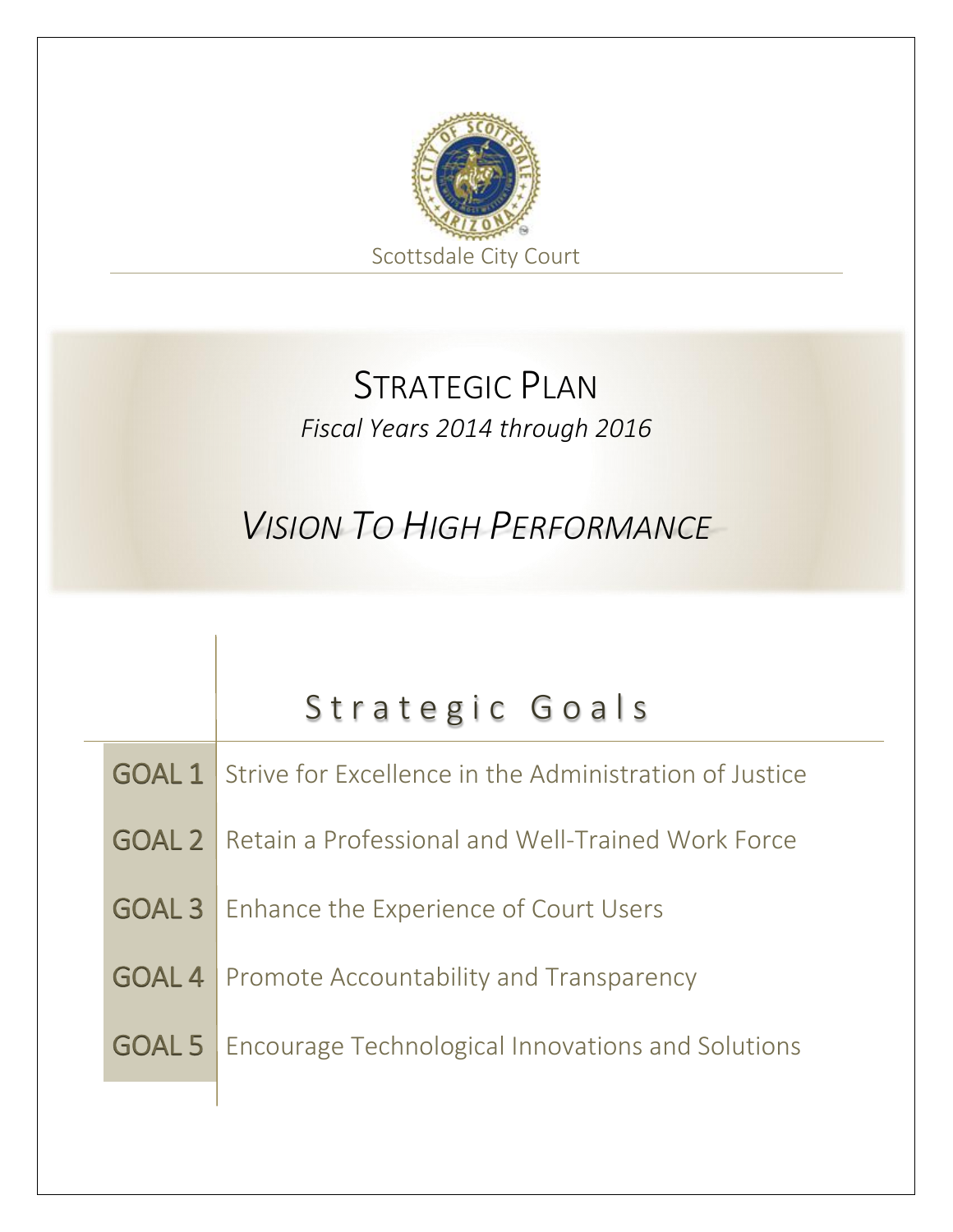|                                                                 | Excellence<br><b>1A.</b> Provide Swift and Fair Justice                                                                                                                                                                                                                                                                                   |
|-----------------------------------------------------------------|-------------------------------------------------------------------------------------------------------------------------------------------------------------------------------------------------------------------------------------------------------------------------------------------------------------------------------------------|
| <b>GOAL 1: Strive</b><br>for Excellence in                      | <b>Action Items</b><br>Implement case processing standards.<br>Adopt strategies to reduce DUI case backlog.                                                                                                                                                                                                                               |
| the<br>Administration<br>of Justice                             | Redefine staff responsibilities in response to technological solutions.<br>Update and monitor all policies and procedures.                                                                                                                                                                                                                |
| 1A. Provide<br>Swift and Fair                                   | Utilize community restitution programs as a means to satisfy court<br>orders when appropriate.                                                                                                                                                                                                                                            |
| Justice                                                         | <b>1B.</b> Implement High Peformance Court Strategies                                                                                                                                                                                                                                                                                     |
| 1B. Implement<br>High<br>Performance<br><b>Court Strategies</b> | <b>Action Items</b><br>Complete action items in the 2013 HPC Grant.<br>Performance Data<br>Quality Cycle<br><b>Procedural Fairness</b><br><b>Effective Case Management</b><br>Implement HPC strategies developed in collaboration with NCSC.                                                                                              |
| 1C. Continual<br>Strides for<br>Access to<br>Justice            | Develop an integrated approach to identifying, capturing, evaluating,<br>retrieving, and sharing the court's information assets (knowledge<br>management or KM), including:<br>Databases<br>Documents<br>Policies and Procedures<br>Un-captured expertise and experience in individual workers<br>Develop plan to promote data integrity. |
|                                                                 |                                                                                                                                                                                                                                                                                                                                           |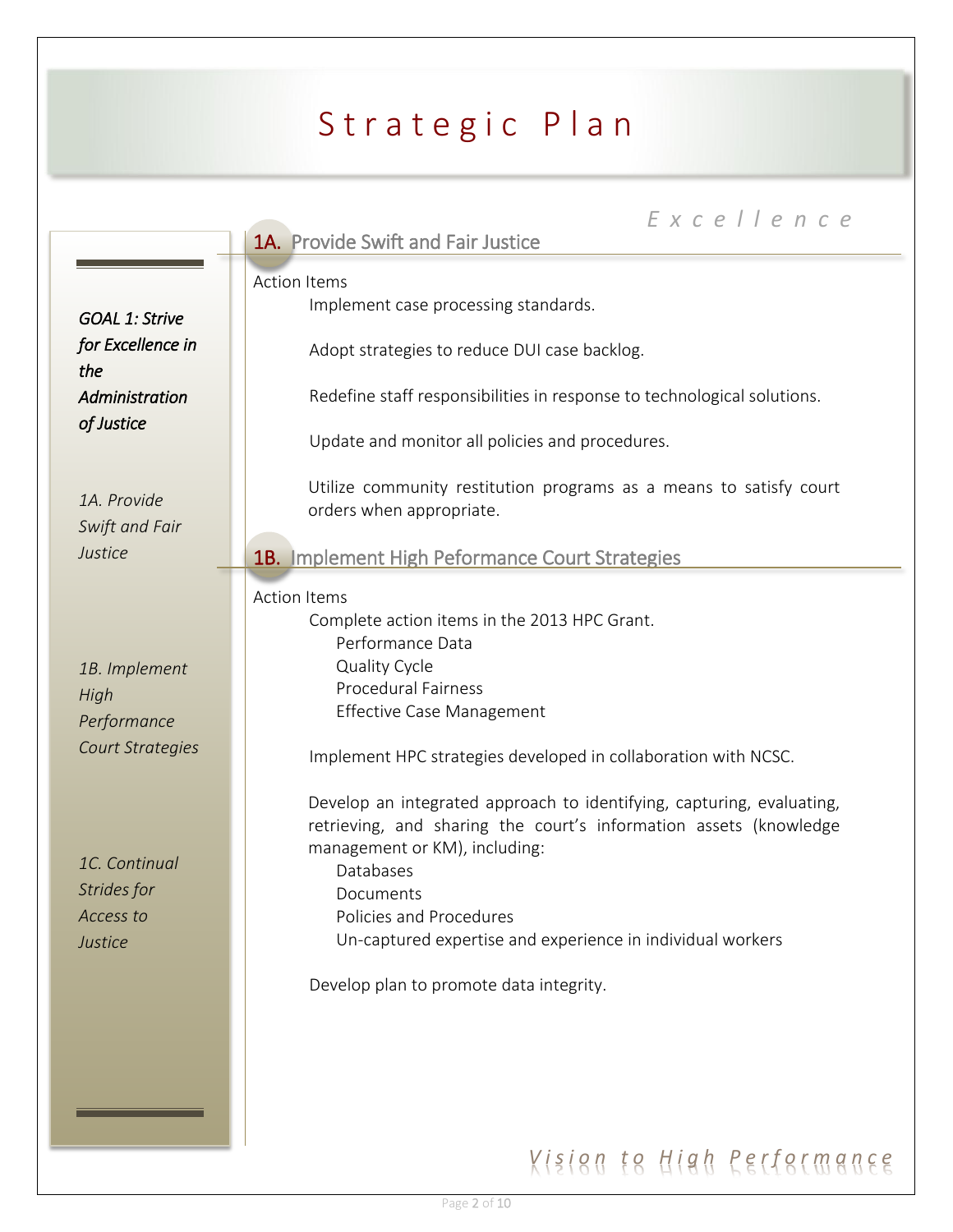| <b>1C.</b> Continual Strides for Access to Justice |  |  |  |
|----------------------------------------------------|--|--|--|
|                                                    |  |  |  |

#### Action Items

Improve the justice delivery systems that serve people including those facing financial and other disadvantages. Review & update public defender and financial application Ensure vendor compliance and accountability Implement and apply Language Access Plan (LAP) Provide information and services to self-represented litigants Utilize community restitution as means to satisfy monetary sanctions

Participate in community based programs and specialty courts.

Enhance victim accessibility to court proceedings.

*GOAL 1: Strive for Excellence in the Administration of Justice* 

*1A. Provide Swift and Fair Justice*

*1B. Implement High Performance Court Strategies*

*1C. Continual Strides for Access to Justice*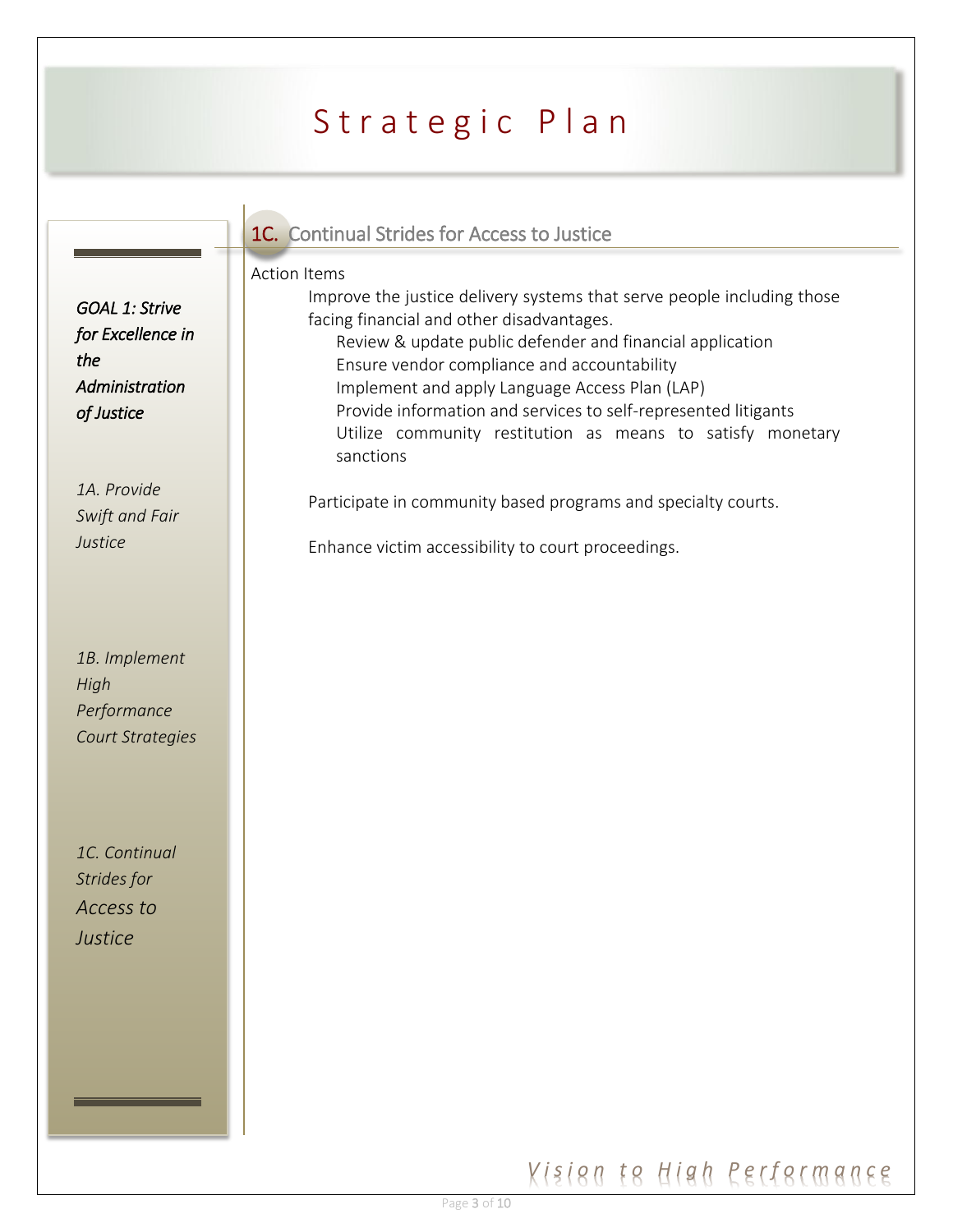|                                                                                                             | Professionalism                                                                                                                                                                                                                                                                                                                                                                                                        |
|-------------------------------------------------------------------------------------------------------------|------------------------------------------------------------------------------------------------------------------------------------------------------------------------------------------------------------------------------------------------------------------------------------------------------------------------------------------------------------------------------------------------------------------------|
|                                                                                                             | 2A. Increase Staff Knowledge                                                                                                                                                                                                                                                                                                                                                                                           |
| GOAL 2: Retain a<br>Professional and<br><b>Well-Trained</b><br>Workforce<br>2A. Increase<br>Staff Knowledge | <b>Action Items</b><br>Develop curriculum focusing on staff's knowledge of financial and case<br>processing.<br>Minimum Accounting Standards<br>Counterfeit Identification and Reporting<br><b>Caseflow Management Principles</b><br>Cash Handling Safeguards<br><b>Common Operational Review Findings</b><br>Continue to cross-train staff and expand depth of knowledge to<br>support coverage and resource sharing. |
| 2B. Focus on<br>Staff<br>Development                                                                        | 2B. Focus on Staff Development<br><b>Action Items</b><br>Create opportunities for staff involvement and feedback.                                                                                                                                                                                                                                                                                                      |
|                                                                                                             | Increase number of classes in the court's annual training calendar.                                                                                                                                                                                                                                                                                                                                                    |
|                                                                                                             | Allow staff outside training opportunities such as participation in<br>conferences.                                                                                                                                                                                                                                                                                                                                    |
| 2C. Seek and<br>Retain a                                                                                    | Develop training opportunities for Court Service Representatives.                                                                                                                                                                                                                                                                                                                                                      |
| Professional<br>Workforce                                                                                   | Create opportunities for staff to assume leadership roles on projects<br>or committees.                                                                                                                                                                                                                                                                                                                                |
|                                                                                                             | Engage in succession planning.                                                                                                                                                                                                                                                                                                                                                                                         |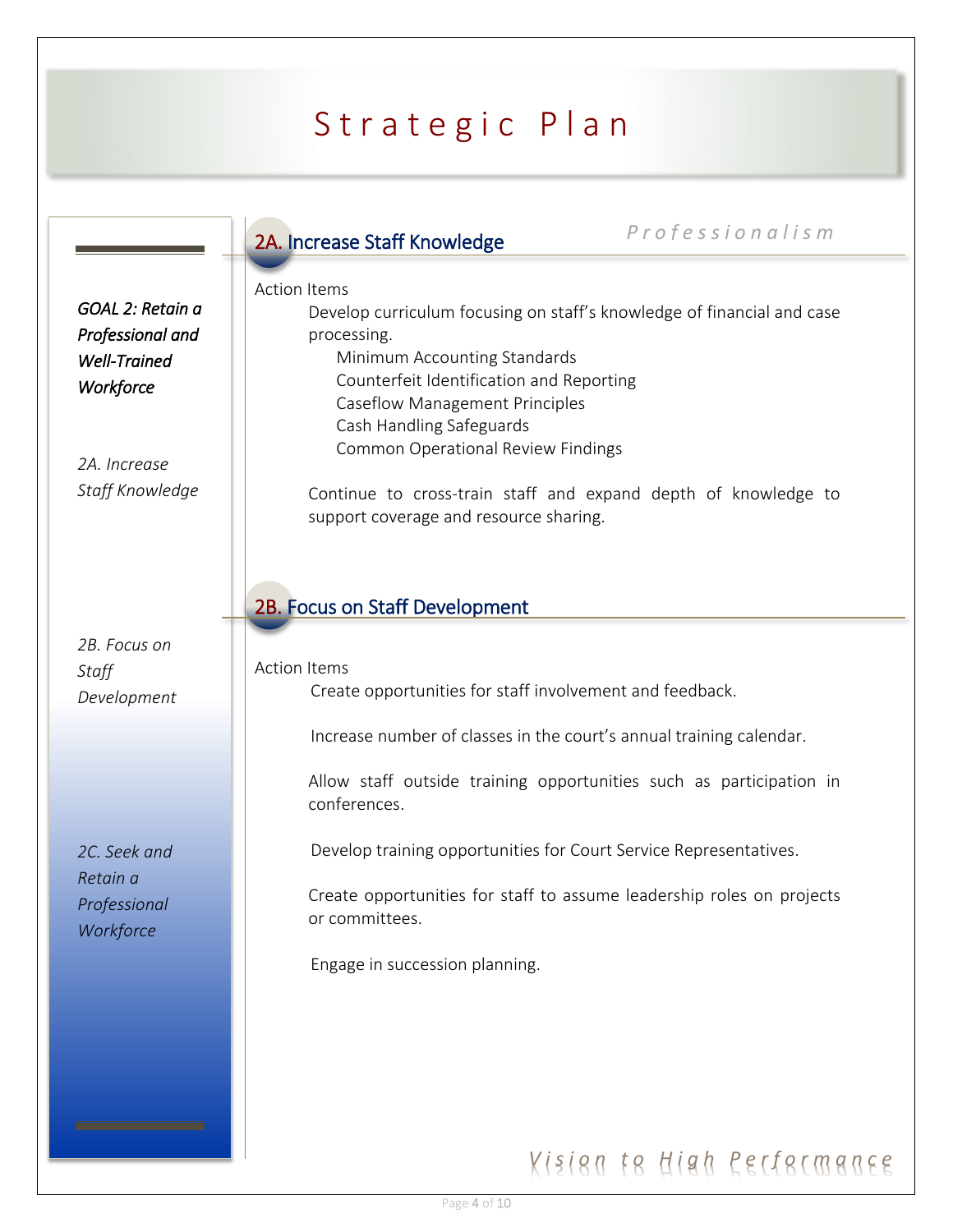| GOAL 2: Retain a<br>Professional and<br><b>Well-Trained</b><br>Workforce | 2C. Seek and Retain A Professional Workforce<br><b>Action Items</b><br>Utilize effective hiring practices and leverage the court's reputation to<br>obtain the highest quality judges and staff.<br>Establish<br>positive<br>environment<br>with<br>advancement<br>work<br>$\mathsf{a}$ |
|--------------------------------------------------------------------------|-----------------------------------------------------------------------------------------------------------------------------------------------------------------------------------------------------------------------------------------------------------------------------------------|
| 2A. Increase<br>Staff Knowledge                                          | opportunities.<br>Provide staff with periodic and accurate performance feedback.                                                                                                                                                                                                        |
| 2B. Focus on<br>Staff<br>Development                                     |                                                                                                                                                                                                                                                                                         |
| 2C. Seek and<br>Retain a<br>Professional<br>Workforce                    |                                                                                                                                                                                                                                                                                         |
|                                                                          | Kisien te High Rerfermance                                                                                                                                                                                                                                                              |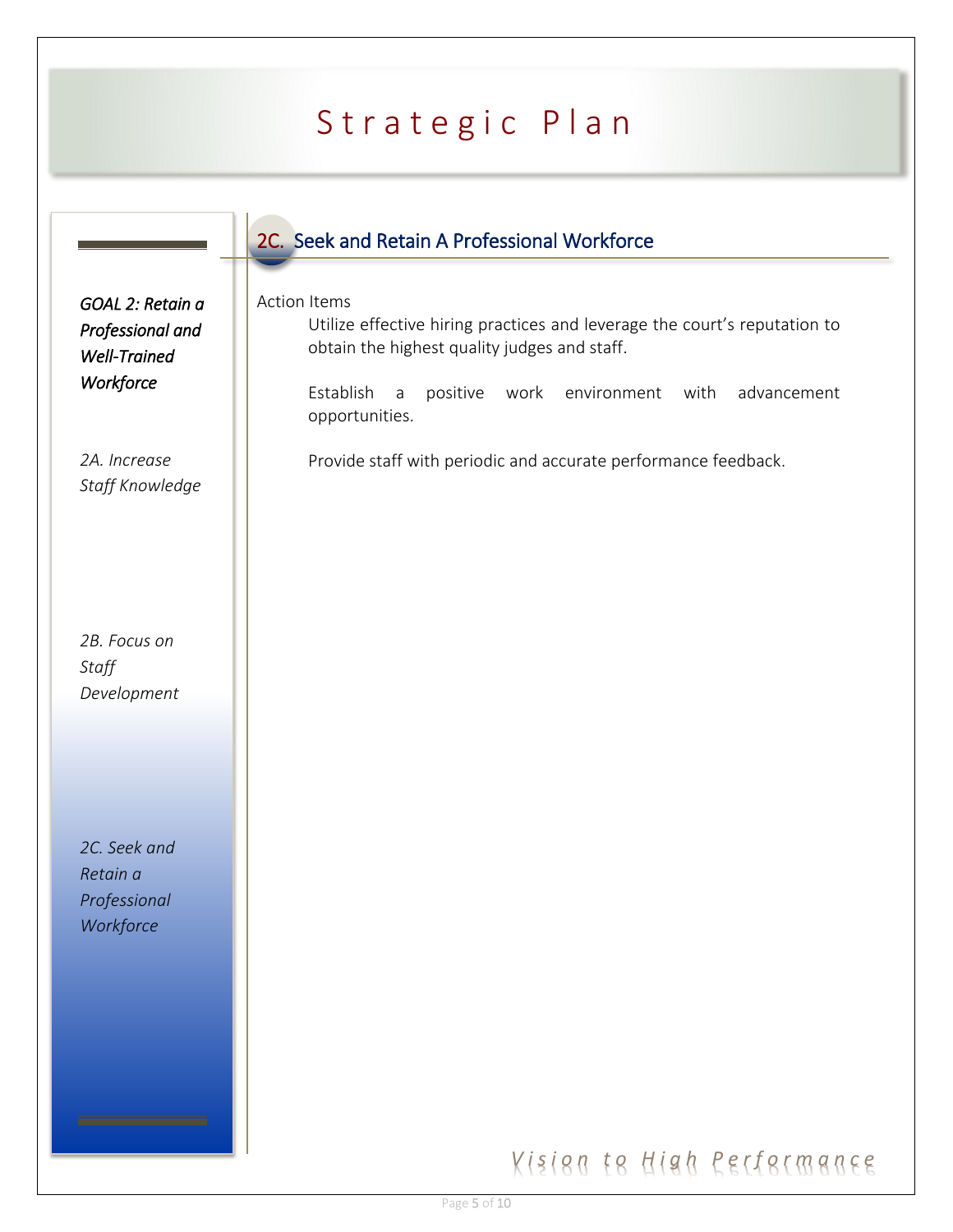|                                                                  | Customer Satisfaction                                                                                                                                      |
|------------------------------------------------------------------|------------------------------------------------------------------------------------------------------------------------------------------------------------|
|                                                                  | 3A. Ensure Convenient and Effective Payment Methods                                                                                                        |
| GOAL <sub>3:</sub><br><b>Enhance the</b><br><b>Experience of</b> | <b>Action Items</b><br>Implement a secure and effective electronic means of fund transfers.<br>Implement automatic debiting of bank accounts to facilitate |
| <b>Court Users</b>                                               | recurrence of payments.                                                                                                                                    |
|                                                                  | Strive for payment contract effectiveness to enhance collections.                                                                                          |
| 3A. Ensure<br>Convenient and<br>Effective                        | <b>3B. Enhance E-Services</b>                                                                                                                              |
| Payment                                                          | <b>Action Items</b>                                                                                                                                        |
| Methods                                                          | Expand e-Services to court users.                                                                                                                          |
|                                                                  | Expand integration of CMS to accommodate online form submission.                                                                                           |
| 3B. Enhance E-<br><b>Services</b>                                | Increase general court information and notification to court users.                                                                                        |
|                                                                  | 3C. Continue Improving Customer Relations                                                                                                                  |
| 3C. Continue                                                     |                                                                                                                                                            |
| Improving<br>Customer<br>Relations                               | <b>Action Items</b><br>Continue to track, analyze and address customer complaints and<br>solutions.                                                        |
|                                                                  | Strive to reduce wait time for lobby customers as well as phone calls.                                                                                     |
| 3D. Provide a<br>Safe                                            | Provide court users an audiovisual feed from the jail court.                                                                                               |
| Environment for<br><b>Staff and Public</b>                       | Enhance and improve the jury experience.                                                                                                                   |
|                                                                  | Expand efforts to actively engage customers for feedback on court<br>experience.                                                                           |
|                                                                  |                                                                                                                                                            |
|                                                                  |                                                                                                                                                            |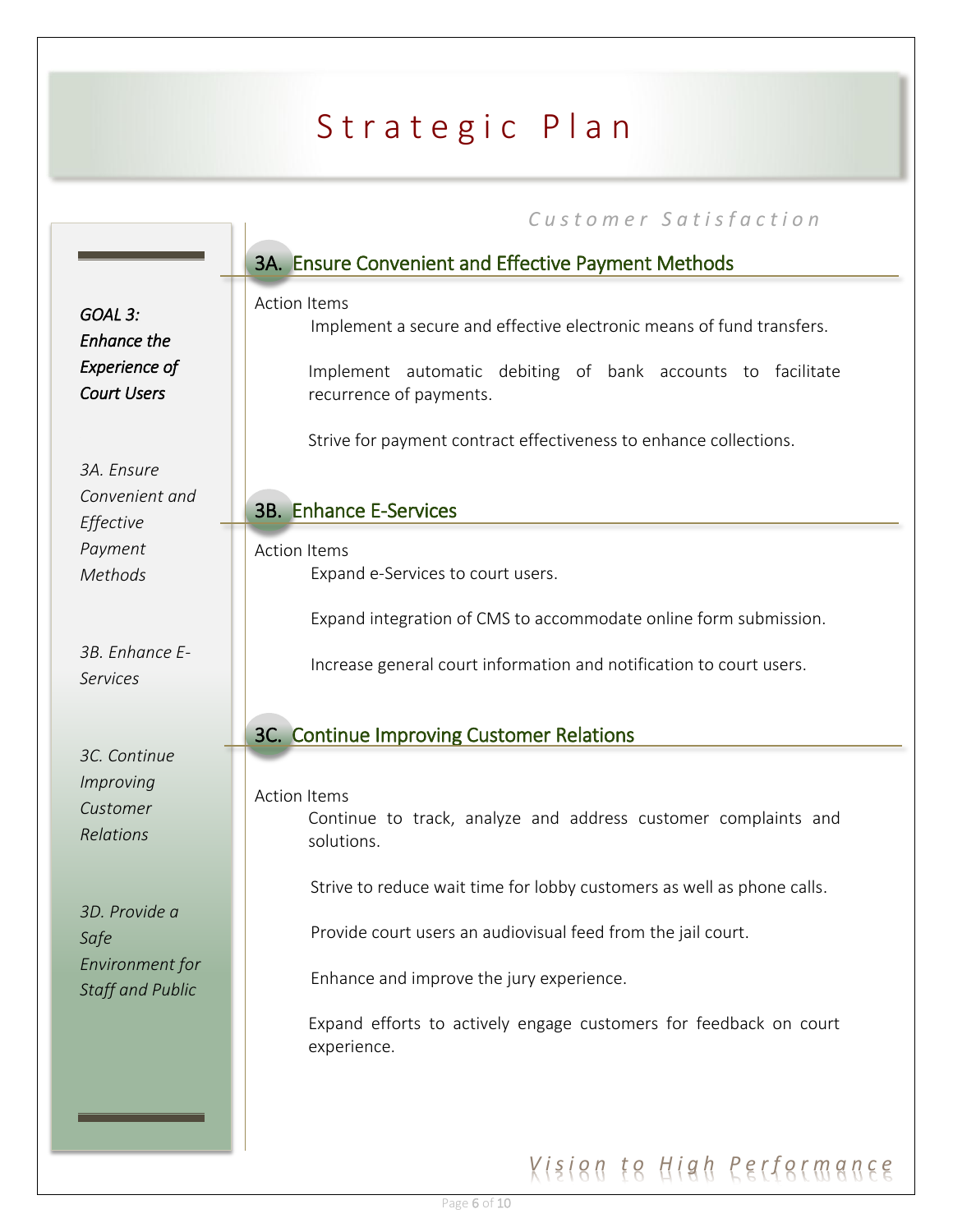|                                                                             | 3D. Provide a Safe Environment for Staff and Public                                                                                                                                  |
|-----------------------------------------------------------------------------|--------------------------------------------------------------------------------------------------------------------------------------------------------------------------------------|
| GOAL 3:<br><b>Enhance the</b><br><b>Experience of</b><br><b>Court Users</b> | <b>Action Items</b><br>Develop and implement an initiative focusing on court safety.<br>Provide regular safety training to staff on handling emergency<br>situations.                |
| 3A. Ensure<br>Convenient and<br>Effective<br>Payment<br><b>Methods</b>      | Ensure all employees are trained to handle hazardous communication<br>and communicable diseases.<br>Strive for ergonomic environment.<br>Develop a facility plan for ADA compliance. |
| 3B. Enhance E-<br><b>Services</b>                                           | Ensure security staff is equipped and trained to deal with public safety<br>concerns.<br>Strive for OSHA compliance by working with City Risk Management.                            |
| 3C. Continue<br>Improving<br>Customer<br>Relations                          |                                                                                                                                                                                      |
| 3D. Provide a<br>Safe<br>Environment for<br>Staff and Public                |                                                                                                                                                                                      |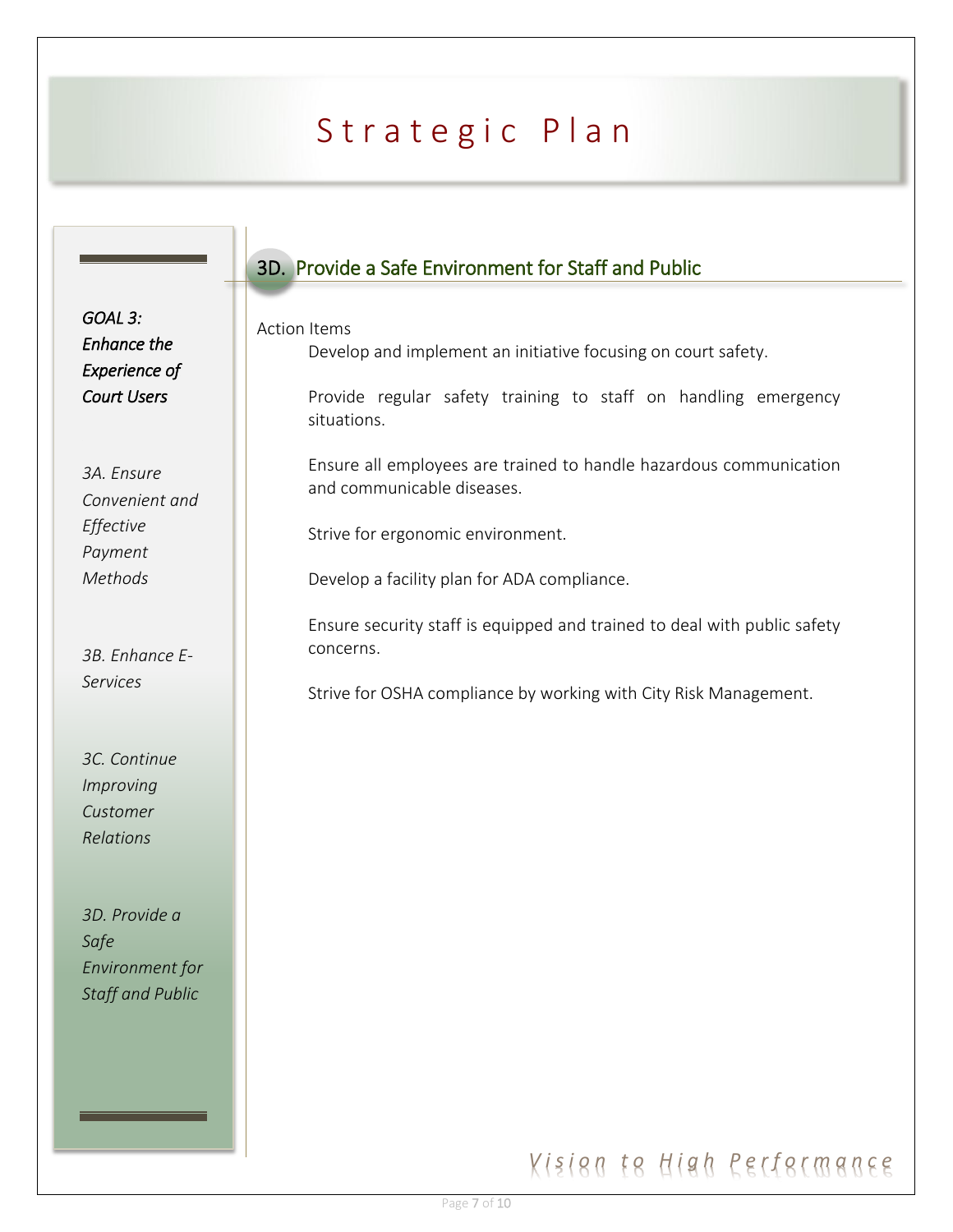*T r a n s p a r e n t*

#### 4A. Maintain Fiscal Accountability

*GOAL 4: Promote Accountability and Transparency* 

*A. Maintain Fiscal & Operational Accountability*

*B. Ensure Operational Transparency* Action Items Maximize collections of accounts receivable.

> Develop Quality Assurance strategies to enhance financial data integrity.

Actively monitor accounts receivables for collectability based on accurate information.

Ensure timely, accurate budget creation and monitoring.

Ensure timely payments to victims.

Promote financial safeguards and sound internal controls.

Ensure projects are completed timely and within budget.

#### 4B. Ensure Operational Transparency

Action Items

Conduct internal audits to ensure compliance with statutes, rules, admin codes, and local requirements.

Communicate court advancements and initiatives.

Identify community forums to advance public court knowledge.

Publish performance data.

Promote court accomplishments.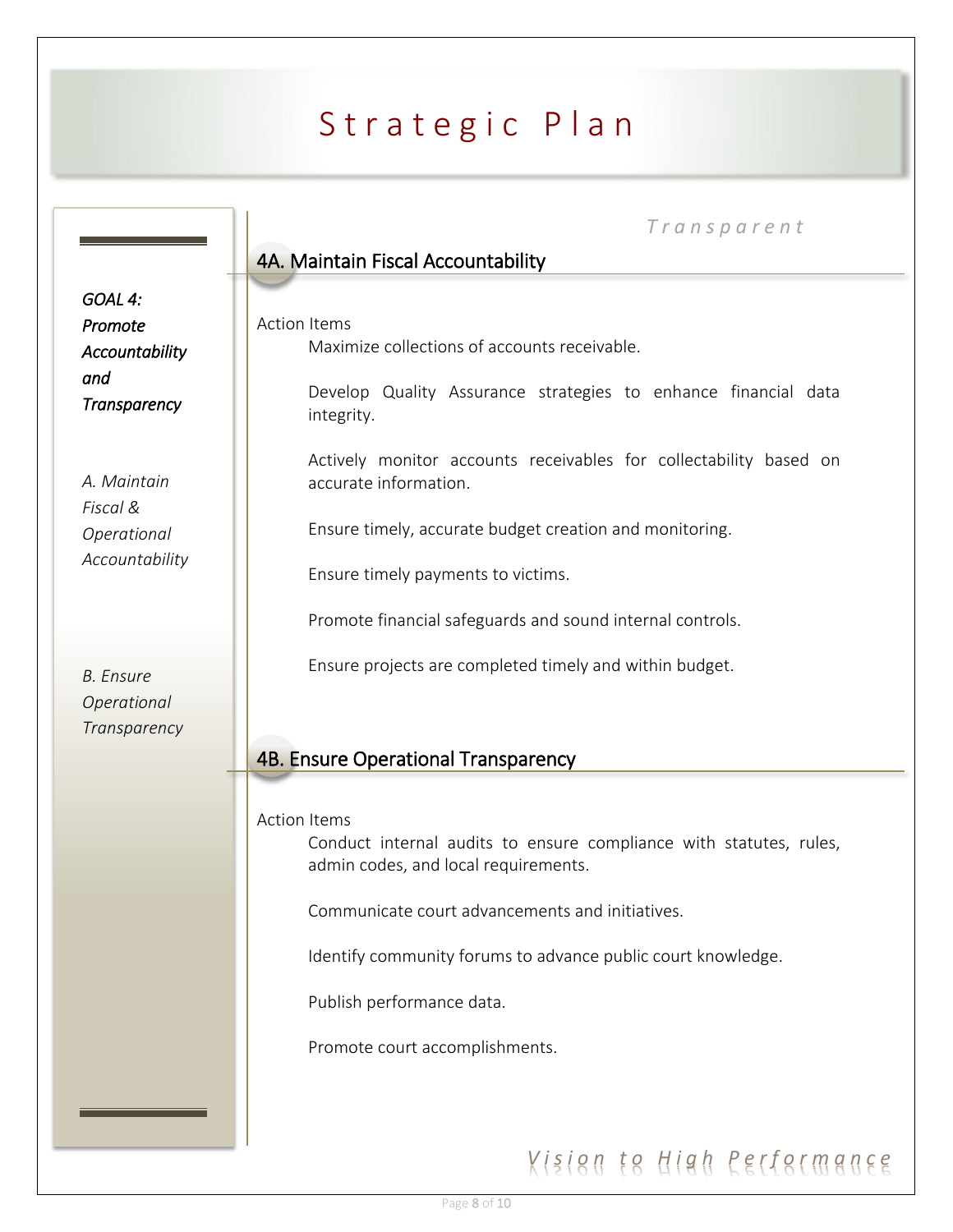#### *F u t u r e*

|                      | <u>ULUI</u> C                                                           |
|----------------------|-------------------------------------------------------------------------|
|                      | 5A. Increase Use of Automation and Reduce Paper                         |
| GOAL 5:              |                                                                         |
| Encourage            | <b>Action Items</b>                                                     |
| <b>Technological</b> | Enhance CMS to produce more of the court's paperwork--EDM then          |
| Innovations and      | becomes automatic.                                                      |
| <b>Solutions</b>     |                                                                         |
| A. Increase use      | Increase use of electronic signatures, both judicial and other parties. |
| of Automation        | Work with prosecutor's office to increase the usage of PIN, SSRS, and   |
| and Reduce           | EDM to reduce the paper generated by the court and copies sent to       |
| Paper                | prosecutor's office.                                                    |
|                      |                                                                         |
|                      | Create procedural and quality control/assurance processes to meet       |
| <b>B.</b> Increase   | ACJA 1-507 to allow open case original documents to be destroyed.       |
| Judiciary Use of     |                                                                         |
| Automation           | Participate in the state EDM repository.                                |
|                      | Increase real time imaging of case information.                         |
|                      |                                                                         |
| C. Strive for        |                                                                         |
| <b>Innovated</b>     |                                                                         |
| Technological        | <b>5B. Increase Judiciary Use of Automation</b>                         |
| Solutions            |                                                                         |
|                      | <b>Action Items</b>                                                     |
|                      | Continue working with judiciary to increase their utilization of        |
| D. Enhance           | workflow queues.                                                        |
| Technology           |                                                                         |
| Controls             | Create processes to capture judicial intent within the CMS.             |

*E. Plan for a New Case Management System*